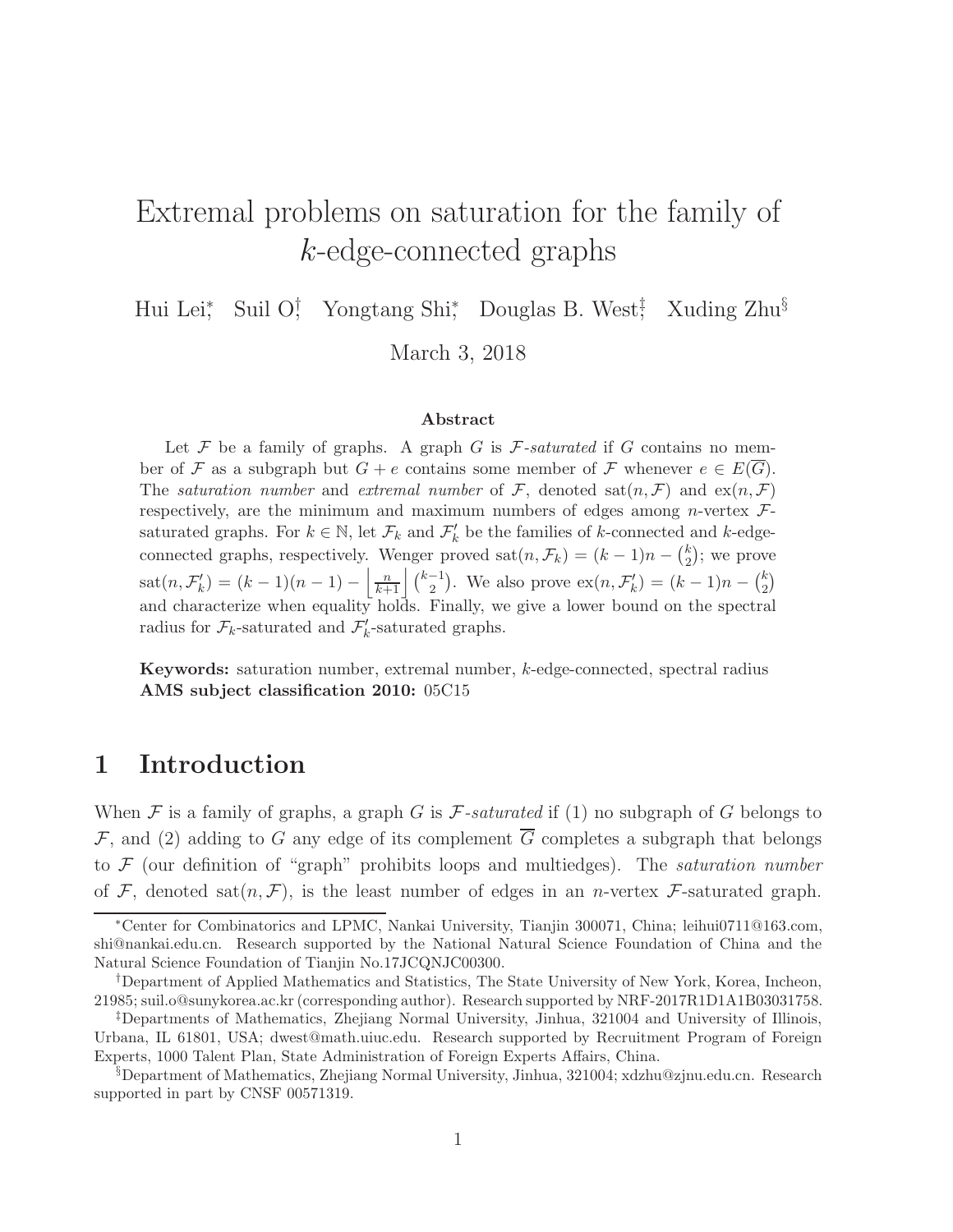The extremal number  $\exp(n, \mathcal{F})$  is the maximum number of edges in an n-vertex  $\mathcal{F}$ -saturated graph. When F has only one graph F, we simply write  $\text{sat}(n, F)$  and  $\text{ex}(n, F)$ , such as when  $F$  is  $K_t$ , the complete graph with t vertices.

Initiating the study of extremal graph theory, Turán [6] determined the extremal number  $ex(n, K_{r+1})$ ; the unique extremal graph is the *n*-vertex complete *r*-partite graph whose partsizes differ by at most 1. Saturation numbers were first studied by Erdős, Hajnal, and Moon [2]; they proved  $\text{sat}(n, K_{k+1}) = (k-1)n - \binom{k}{2}$  $_{2}^{k}$ ). They also proved that equality holds only for the graph formed from a copy of  $K_{k-1}$  with vertex set S by adding  $n - k + 1$  vertices that each have neighborhood S. We call this the *complete split graph*  $S_{n,k}$ ; note that  $S_{n,k}$  has clique number k and no k-connected subgraph, and  $S_{n,2}$  is a star. For an excellent survey on saturation numbers, we refer the reader to Faudree, Faudree, and Schmitt [3].

In this paper, we study the relationship between saturation and edge-connectivity. For a given positive integer k, let  $\mathcal{F}_k$  be the family of k-connected graphs, and let  $\mathcal{F}'_k$  be the family of k-edge-connected graphs. Wenger [7] determined sat $(n, \mathcal{F}_k)$ . Since  $K_{k+1}$  is a minimal k-connected graph, it is not surprising that  $S_{n,k}$  is also a smallest  $\mathcal{F}_k$ -saturated graph, but in fact the family of extremal graphs is much larger. A  $k$ -tree is any graph obtained from  $K_k$ by iteratively introducing a new vertex whose neighborhood in the previous graph consists of k pairwise adjacent vertices. Note that  $S_{n,k}$  is a  $(k-1)$ -tree.

**Theorem 1.1** (Wenger [7]).  $\text{sat}(n, \mathcal{F}_k) = (k-1)n - {k \choose 2}$  $\binom{k}{2}$  when  $n \geq k$ . Furthermore, every  $(k-1)$ -tree with n vertices has this many edges and is  $\mathcal{F}_k$ -saturated.

For  $n \geq k+1$ , we determine  $\text{sat}(\mathcal{F}'_k)$  and  $\text{ex}(\mathcal{F}'_k)$ . An  $\mathcal{F}'_1$ -saturated graph has no edges, so henceforth we may assume  $k \geq 2$ . Let  $\rho_k(n) = (k-1)(n-1) - \left\lfloor \frac{n}{k+1} \right\rfloor {k-1 \choose 2}$ . In Section 2, we construct for  $n \geq k+1$  an  $\mathcal{F}'_k$ -saturated graph with n vertices having  $\rho_k(n)$  edges, proving  $\text{sat}(n, \mathcal{F}'_k) \leq \rho_k(n)$ . Using induction on n, in Section 3 we prove that if G is  $\mathcal{F}'_k$ -saturated, then  $\rho_k(n) \leq |E(G)| \leq (k-1)n - {k \choose 2}$  $E(E)$ , where  $E(G)$  denotes the edge set of a graph G. Since  $S_{n,k}$  is also  $\mathcal{F}'_k$ -saturated, the upper bound is sharp. Thus sat $(n,\mathcal{F}'_k) = \rho_k(n)$  and  $ex(n, \mathcal{F}'_k) = (k-1)n - {k \choose 2}$  $\binom{k}{2}$ .

The spectral radius of a graph is the largest eigenvalue of its adjacency matrix. In Section 4, we give a lower bound on the spectral radius for  $\mathcal{F}_k$ -saturated and  $\mathcal{F}'_k$ -saturated graphs,

Additional notation is as follows. For  $v \in V(G)$ , let  $d_G(v)$  and  $N_G(v)$  denote the degree and the neighborhood of v in G, respectively. For  $A, B \subseteq V(G)$ , let  $\overline{A} = V(G) - A$ , let  $[A, B]$  be the set of edges with endpoints in A and B, and let  $G[A]$  to denote the subgraph of G induced by A. Let  $[k] = \{1, 2, ..., k\}.$ 

Let  $K_{k+1}^-$  denote the graph obtained from  $K_{k+1}$  by deleting one edge; this graph is the unique smallest  $\mathcal{F}'_k$ -saturated graph that is not a complete graph. The complete graphs with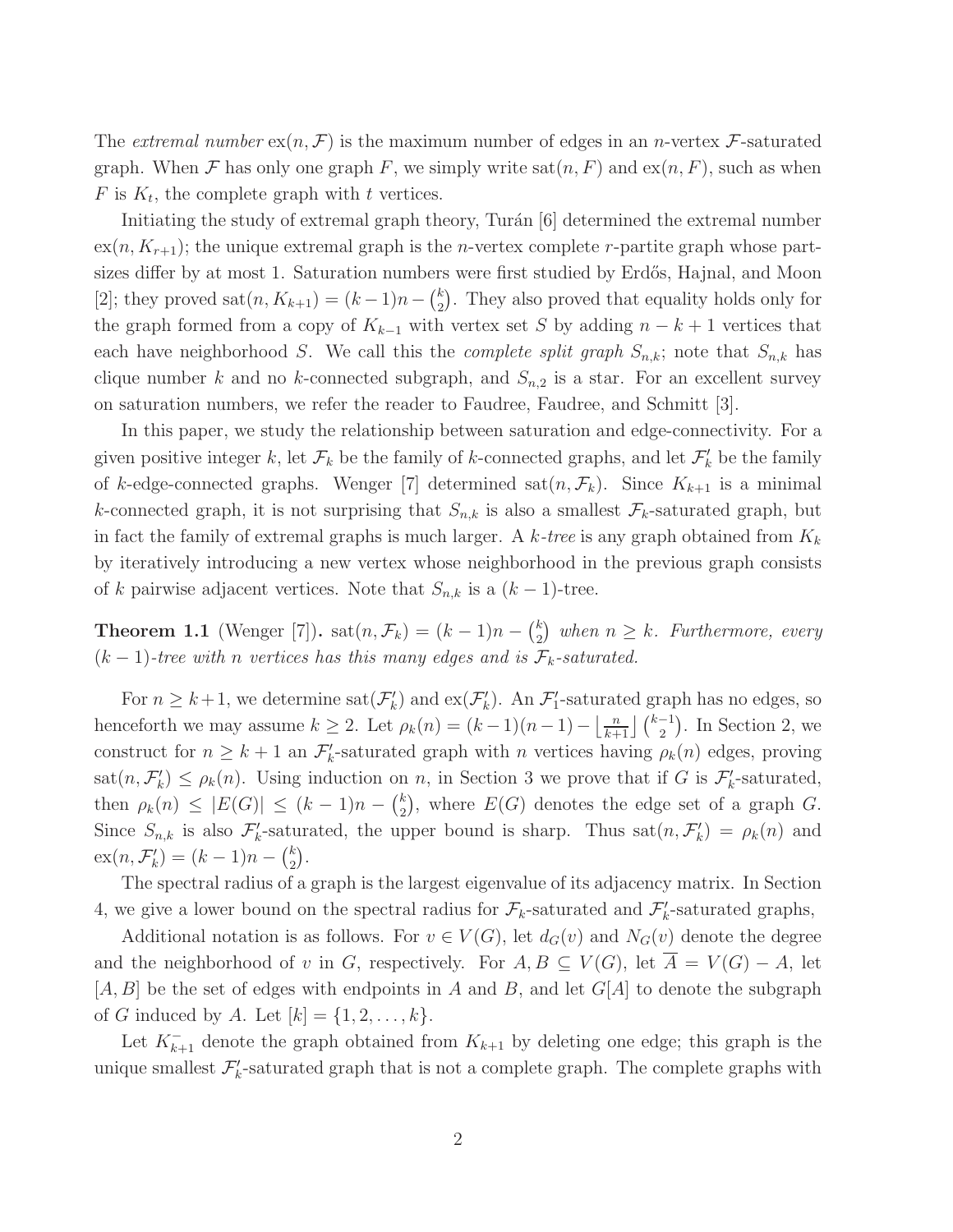at most k vertices are trivially  $\mathcal{F}'_k$ -saturated, since there are no edges to add. We therefore use nontrivial  $\mathcal{F}'_k$ -saturated graph to mean an  $\mathcal{F}'_k$ -saturated graph with at least  $k+1$  vertices.

#### 2 Construction

Recall that  $\rho_k(n) = (k-1)(n-1) - \left\lfloor \frac{n}{k+1} \right\rfloor {k-1 \choose 2}$  and that we restrict to  $k \geq 2$  since  $\mathcal{F}'_1$ -saturated graphs have no edges. In this section, for  $n \geq k+1$ , we construct an nvertex  $\mathcal{F}'_k$ -saturated graph with  $\rho_k(n)$  edges. Since every  $\mathcal{F}'_2$ -saturated graph is a tree (and  $\rho_2(n) = n - 1$ , we need only consider  $k \geq 3$ .

**Definition 2.1.** Fix  $k \in \mathbb{N}$  with  $k \geq 3$ . For  $n \in \mathbb{N}$  with  $n > k$ , let  $t = \lfloor \frac{n}{k+1} \rfloor$  and  $r = n - t(k + 1)$ . Let  $H_i$  be a copy of  $K_{k+1}^-$  using vertices  $u_{i,1}, \ldots, u_{i,k+1}$ , with  $u_{i,1}$  and  $u_{i,k+1}$  nonadjacent. Let  $U_i = V(H_i)$  for  $i \in [t]$ . Let  $F_t$  be the graph obtained from the disjoint union  $H_1 + \cdots + H_t$  by adding the edge  $u_{i,j}u_{i+1,j}$  for all i and j such that  $i \in [t-1]$ and  $j \in [k+1] - \{2, k\}$ . Let  $G_{k,n}$  be the graph obtained from  $F_t$  by adding new vertices  $w_1, \ldots, w_r$ , each having neighborhood  $V(H_t) - \{u_{t,1}, u_{t,k+1}\}.$ 



Figure 1: The graph  $G_{k,n}$ .

**Proposition 2.2.** For  $n > k \geq 3$ , the graph  $G_{k,n}$  of Definition 2.1 is  $\mathcal{F}'_k$ -saturated and has n vertices and  $\rho_k(n)$  edges.

*Proof.* Since  $n = t(k + 1) + r$ , the graph  $G_{k,n}$  has n vertices.

In  $G_{k,n}$ , the vertices  $w_1, \ldots, w_r$  have degree  $k-1$  and hence cannot lie in a k-edgeconnected subraph. In  $F_t$ , the edges joining  $U_i$  and  $U_{i+1}$  form a cut of size  $k-1$ , so any k-edge-connected subgraph of  $G_{k,n}$  is contained in just one copy of  $K_{k+1}^-$ . However,  $K_{k+1}^-$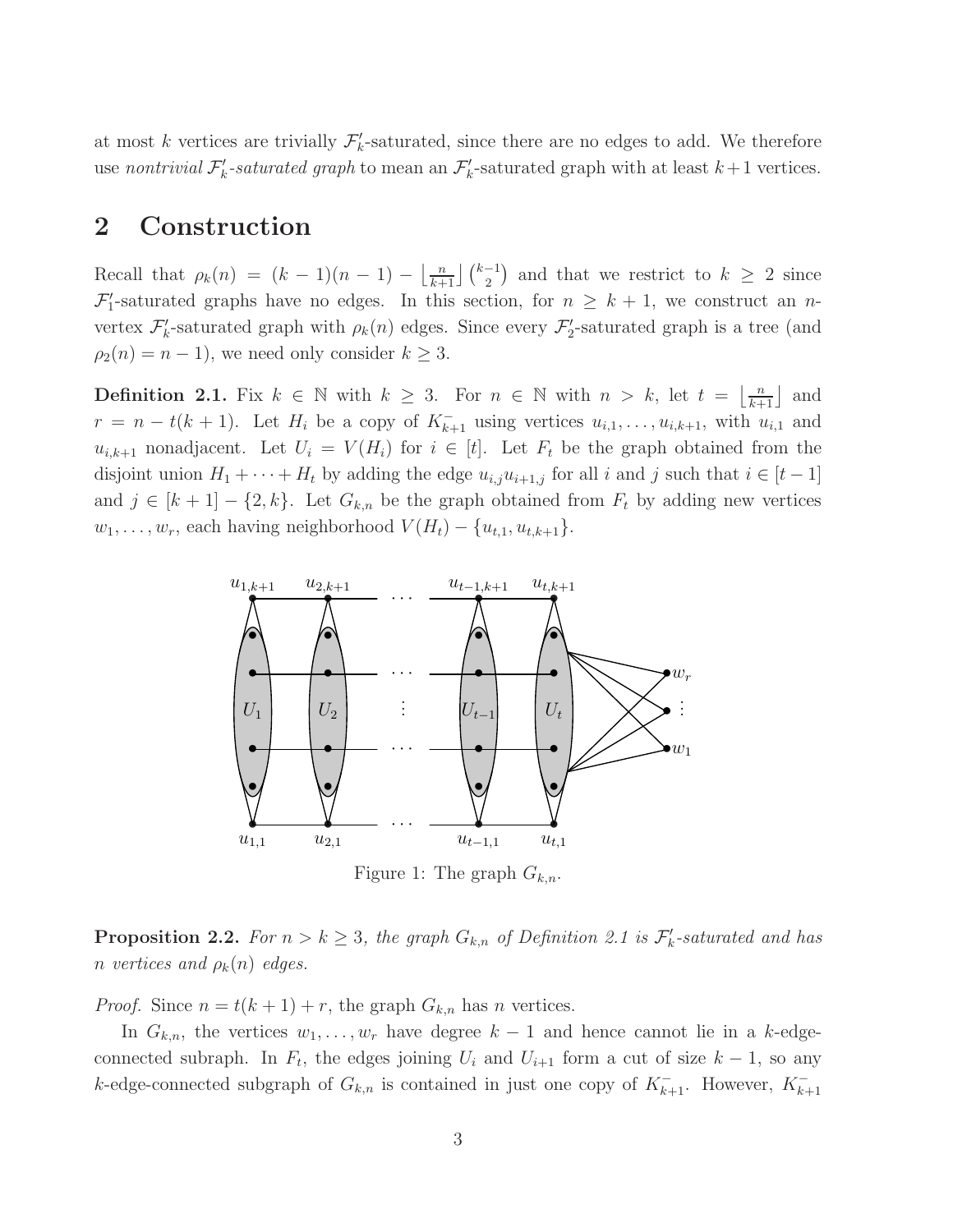has two vertices of degree  $k - 1$ , leaving only  $k - 1$  other vertices. Hence  $G_{k,n}$  has no k-edge-connected subgraph.

In  $F_t$ , there are  $t\left[\binom{k+1}{2}-1\right] + (k-1)(t-1)$  edges. The added vertices  $w_1, \ldots, w_r$ contribute  $r(k-1)$  more edges. Since  $n = t(k+1) + r$ , we compute

$$
|E(G_{k,n})| = t\left[\binom{k+1}{2} - 1\right] + (k-1)(t+r-1) = t\frac{k^2 + 3k - 4}{2} + (k-1)(r-1)
$$
  
=  $t\frac{(k-1)(k+4)}{2} + (k-1)(r-1) = (k-1)[t(k+1) + r - 1] - t\binom{k-1}{2}$   
=  $(k-1)(n-1) - t\binom{k-1}{2} = \rho_k(n).$ 

Let xy be an edge in the complement of  $G_{k,n}$ . It remains to show that the graph  $G'$ obtained by adding xy to  $G_{k,n}$  has a k-edge-connected subgraph. Note that the subgraph of  $G_{k,n}$  induced by  $U_t \cup \{w_1, \ldots, w_r\}$  is the  $K_{k+1}$ -saturated graph  $S_{k+r+1,k}$  of [2], so  $G'$  contains  $K_{k+1}$  when x and y lie in this set. Similarly, if xy is the one missing edge of  $H_i$ , then G' again contains  $K_{k+1}$ . Hence we may assume that  $x \in U_i$  with  $1 \leq i < t$  and that  $y \in \{w_1, \ldots, w_r\}$ or  $y \in U_j$  with  $i < j \le t$ . If  $y \in \{w_1, \ldots, w_r\}$ , then let  $j = t + 1$  and  $U_j = \{y\}$ , in order to combine cases. Let H' be the subgraph of G' induced by  $\bigcup_{l=i}^{j} U_l$ . To prove that H' is k-edge-connected, we show that  $H' - S$  is connected, where S is a set of  $k - 1$  edges in  $H'$ .

Suppose first that  $H'[U_l] - S$  is disconnected for some l with  $i \leq l \leq j$  (this can only occur with  $l \leq t$ ). Since  $\kappa'(H_l) = k - 1$  for  $l \in [t]$ , this case requires  $S \subseteq E(H'[U_l])$ . In  $H' - S$ , every vertex of  $U_l$  except  $u_{l,2}$  and  $u_{l,k}$  has a neighbor in  $U_{l-1}$  when  $l > i$  and in  $U_{l+1}$ when  $l < j$ . Also  $u_{l,2}$  and  $u_{l,k}$  have degree k in H', so in  $H' - S$  each has a neighbor in  $U_l$ . If one of them is the only neighbor of the other in  $H' - S$ , then in  $H' - S$  it has an additional neighbor in  $U_l$ . Thus in  $H' - S$  each component of the subgraph induced by  $U_l$  can extend upward to reach  $U_j$  and downward to reach  $U_1$ , at least one of which is connected.

Hence we may assume that  $H'[U_l] - S$  is connected for each l with  $i \leq l \leq j$ . For  $i \leq l \leq j$ , the subgraph induced by  $U_l \cup U_{l+1}$  is also connected unless S consists of all  $k-1$  edges joining  $U_l$  and  $U_{l+1}$ . If S is not any of these sets, then altogether  $H'[U_l] - S$  is connected. However, if S consists of the  $k-1$  edges joining  $U_l$  and  $U_{l+1}$ , then the subgraph induced by  $U_i \cup \cdots \cup U_l$  and the subgraph induced by  $U_{l+1} \cup \cdots \cup U_j$  are connected, and the presence of xy connects these two subgraphs.  $\Box$ 

By Proposition 2.2,  $\text{sat}(n, \mathcal{F}'_k) \leq \rho_k(n)$ . Thus  $\text{sat}(n, \mathcal{F}'_k)$  is much smaller than  $\text{sat}(n, \mathcal{F}_k)$ when  $n \geq 2(k+1)$ . Indeed,  $G_{k,n}$  is not  $\mathcal{F}_k$ -saturated. In particular, adding an edge joining  $u_{1,1}$  to a vertex v outside  $U_1$  does not create a k-connected subgraph. Since  $G_{k,n}$  has no k-edge-connected subgraph, it has no k-connected subgraph, so a k-connected subgraph  $H'$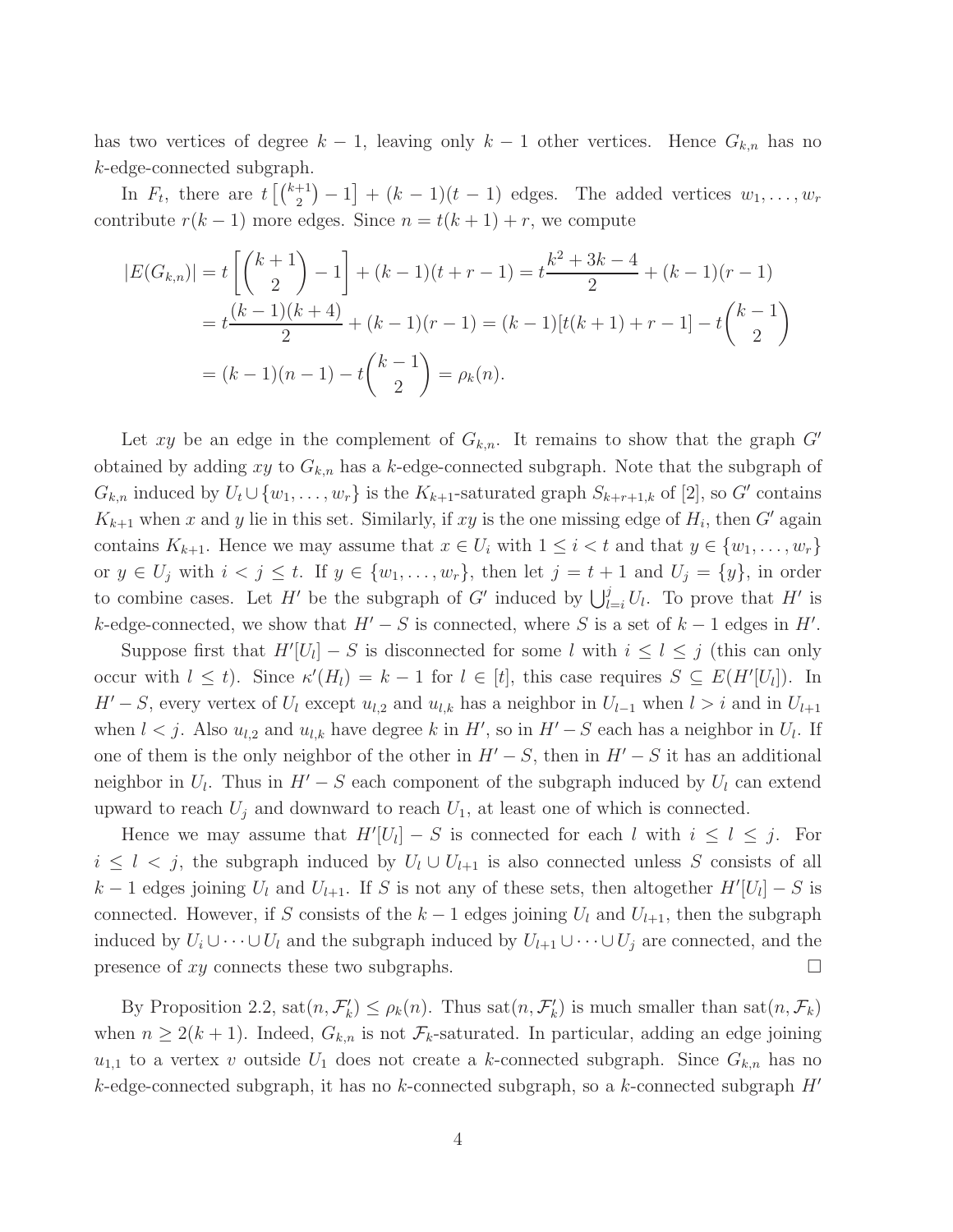of the new graph G' must contain the edge  $u_{1,1}v$ . Let  $S = U_1 - \{u_{1,2}, u_{1,k}\}$ ; note that  $|S| = k - 1$ . Since H' must have  $k - 1$  internally disjoint paths from v to  $u_{1,1}$  in addition to the edge  $vu_{1,1}$ , and S is the set of vertices in  $U_1$  with neighbors outside  $U_1$ , all of S must also lie in  $V(H')$ . Since  $d_G(u_{1,k+1}) = k$ , we must also include  $u_{1,2}$  and  $u_{1,k}$  in  $V(H')$ . Now  $H' - S$  has  $u_{1,2}u_{1,k}$  as an isolated edge.

# 3 Saturation and extremal number of  $\mathcal{F}'_k$

In this section, we show that if G is an  $\mathcal{F}'_k$ -saturated *n*-vertex graph with  $n \geq k+1$ , then  $|E(G)| \ge \rho_k(n)$ . First, we investigate the properties of an  $\mathcal{F}'_k$ -saturated graph.

**Lemma 3.1.** If G is  $\mathcal{F}'_k$ -saturated and has more than k vertices, then  $\kappa'(G) = k - 1$ .

*Proof.* Since G has no k-edge-connected subgraph,  $\kappa'(G) \leq k - 1$ . If  $\kappa'(G) < k - 1$ , then G has an edge cut  $[S,\overline{S}]$  of size less than  $k-1$ . Since  $|V(G)| > k$ , there are at least k pairs  $(x, y)$  with  $x \in S$  and  $y \in \overline{S}$ . Hence there is such a pair  $(x, y)$  with  $xy \notin E(G)$ . Let G' be the graph obtained by adding the edge  $xy$  to  $G$ .

Since G has no k-edge-connected subgraph, any such subgraph of  $G'$  must contain the edge xy. Hence it contains k edge-disjoint paths with endpoints x and y, by Menger's Theorem. Besides the edge xy, there must be at least  $k-1$  with endpoints x and y that use edges of  $[S, \overline{S}]$ . This contradicts  $|[S, \overline{S}]| < k - 1$ . Hence G' has no k-edge-connected subgraph, and G cannot be  $\mathcal{F}'_k$ -saturated.

**Lemma 3.2.** Assume  $k \geq 3$ , and let G be a  $\mathcal{F}'_k$ -saturated graph with at least  $k+2$  vertices. If S is a vertex subset in  $V(G)$  such that  $|[S,\overline{S}]|=k-1$  and  $|S|\geq |\overline{S}|$ , then  $G[S]$  is a nontrivial  $\mathcal{F}'_k$ -saturated graph, and  $G[\overline{S}]$  is  $K_1$  or is a nontrivial  $\mathcal{F}'_k$ -saturated graph.

*Proof.* First, we prove for  $T \in \{S, \overline{S}\}\$  that the induced subgraph  $G[T]$  is a complete subgraph or is  $\mathcal{F}'_k$ -saturated with at least  $k+1$  vertices. When  $G[T]$  is not complete, take  $e \in E(\overline{G[S]}),$ and let G' be the graph obtained from G by adding e. Since G is  $\mathcal{F}'_k$ -saturated, G' contains a k-edge-connected subgraph H, and  $e \in E(H)$ . Since  $|[T, \overline{T}]| = k - 1$ , no vertex of H lies in  $\overline{T}$ . Hence  $H \subseteq G[T]$ , which implies that  $G[T]$  is  $\mathcal{F}'_k$ -saturated. Since  $G[T]$  is not complete, that requires  $|T| \geq k + 1$ .

If  $G[\overline{S}]$  is a nontrivial  $\mathcal{F}'_k$ -saturated graph, then  $G[S]$  is also, by  $|S| \geq |\overline{S}|$  and the preceding paragraph. If  $G[\overline{S}] = K_1$ , then  $|V(G)| \geq k + 2$  and the preceding paragraph yield again that  $G[S]$  is a nontrivial  $\mathcal{F}'_k$ -saturated graph. Hence it suffices to show that  $G[S]$ cannot be a complete graph with  $|S| \geq 2$ .

By Lemma 3.1,  $\delta(G) \geq k-1$ . The vertex of  $\overline{S}$  incident to the fewest edges of  $[S, \overline{S}]$  has degree at most  $\frac{k-1}{i}$  $\left|\frac{-1}{j}\right| + j - 1$ , where  $j = |\overline{S}|$ . Since  $j \geq 2$ , we thus have  $j \geq k - 1$ .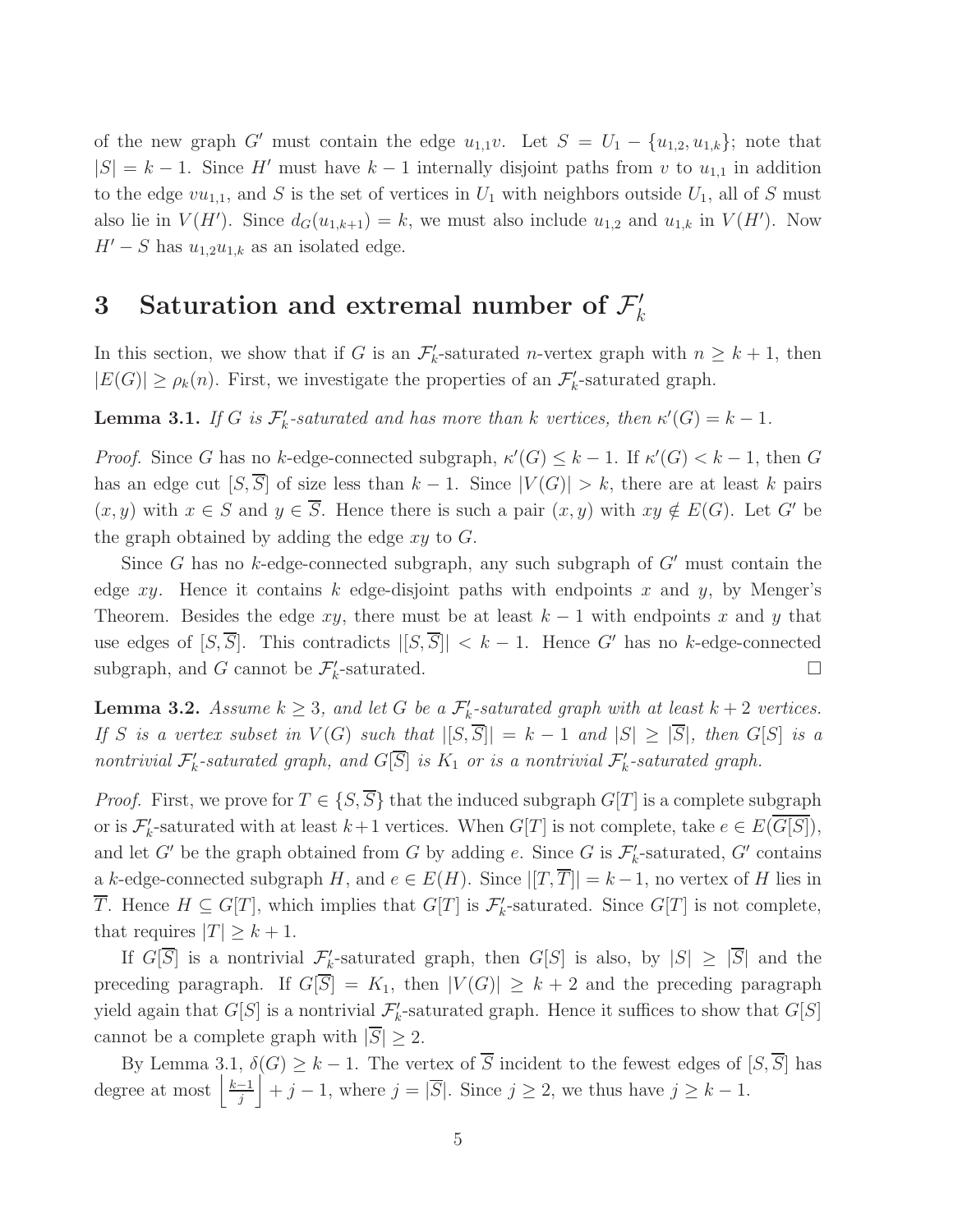If  $j = k - 1$ , then  $\delta(G) \geq k - 1$  requires each vertex of  $\overline{S}$  to be incident to exactly one edge of the cut. Adding an edge across the cut then increases the degree of only one vertex of  $\overline{S}$  to k. Hence only that vertex can lie in H, which restricts its degree in H to 1.

We may therefore assume  $|\overline{S}| = k$ , since  $K_{k+1} \not\subseteq G$ , and  $|S| \geq k$ . Since  $|[S, \overline{S}]| = k - 1$ , some  $v \in \overline{S}$  has degree only  $k-1$  in G, and every vertex of  $\overline{S}$  has a nonneighbor in S. Choose  $y \in \overline{S}$  with  $y \neq v$ , and choose  $x \in S$  with  $xy \notin E(G)$ . Let G' be the graph obtained by adding xy to G. A k-edge-connected subgraph H of  $G'$  must contain y but cannot contain v. If H has  $i + 1$  vertices in  $\overline{S} - \{v\}$ , then a vertex among these with least degree in H has degree at most  $\left\lfloor \frac{k}{i+1} \right\rfloor + i$  in H. Since  $i \leq k-2$  and  $\delta(H) \geq k$ , we have  $i = 0$ .

Hence  $V(H) \cap \overline{S} = \{y\}$  and all edges of  $[S, \overline{S}]$  are incident to y. All vertices of  $\overline{S}$  other than y have degree  $k - 1$  in G. In this case let G' be the graph obtained by adding xv to G. Since vertices in the resulting k-edge-connected subgraph  $H$  must have degree at least  $k$ , the only vertices from  $\overline{S}$  that can be included are y and v. However, now  $d_H(v) = 2$ , which prohibits such a subgraph H since  $k \geq 3$ .

**Lemma 3.3.** If G is an n-vertex  $\mathcal{F}'_k$ -saturated graph with  $n \geq k+1$ , then G contains  $K_{k+1}^-$ .

*Proof.* We use induction on n, the number of vertices. The claim holds when  $n = k + 1$ , since  $K_{k+1}^-$  is the only  $\mathcal{F}'_k$ -saturated graph with  $k+1$ -vertices.

Now consider  $n \geq k+2$ . Since  $\kappa'(G) = k-1$  by Lemma 3.1, there exists  $S \subseteq V(G)$  such that  $|[S,\overline{S}]|=k-1$  and  $|S|\geq |\overline{S}|$ . By Lemma 3.2,  $|S|\geq k+1$  and  $G[S]$  is  $\mathcal{F}'_k$ -saturated. By the induction hypothesis,  $G[S]$  (and hence also G) contains  $K_{k+1}^-$ .

The lemmas allow us to prove the main result of this section.

**Theorem 3.4.** For  $n \in \mathbb{N}$ , with  $t = \left\lfloor \frac{n}{k+1} \right\rfloor$ ,

$$
sat(n, \mathcal{F}'_k) = (k-1)(n-1) - t\binom{k-1}{2},
$$

with equality achieved for  $k = 1$  by  $\overline{K}_n$ , for  $k = 2$  by trees, and for  $k \geq 3$  by  $G_{k,n}$ .

*Proof.* The claims for  $k \leq 2$  are immediate. For  $k \geq 3$ , Proposition 2.2 yields the upper bound. For the lower bound, we use induction on n. When  $n = k + 1$ , so  $t = 1$ , the only  $\mathcal{F}'_k$ -saturated *n*-vertex graph is  $K_{k+1}^-$ , which indeed has  $(k-1)k - \binom{k-1}{2}$  $\binom{-1}{2}$  edges.

For  $n > k + 1$ , let G be a  $\mathcal{F}'_k$ -saturated *n*-vertex graph. Since  $\kappa'(G) = k - 1$  by Lemma 3.1, there exists  $S \subseteq V(G)$  such that  $|[S,\overline{S}]|=k-1$  and  $|S| \geq |\overline{S}|$ . By Lemma 3.2,  $G[S]$  is a nontrivial  $\mathcal{F}'_k$ -saturated graph and  $G[\overline{S}]$  is  $K_1$  or is a nontrivial  $\mathcal{F}'_k$ -saturated graph. Let  $t' = \left\lfloor \frac{|S|}{k+1} \right\rfloor$ . By the induction hypothesis,  $|E(G[S])| \ge (k-1)(|S|-1) - t'\binom{k-1}{2}$  $\binom{-1}{2}$ .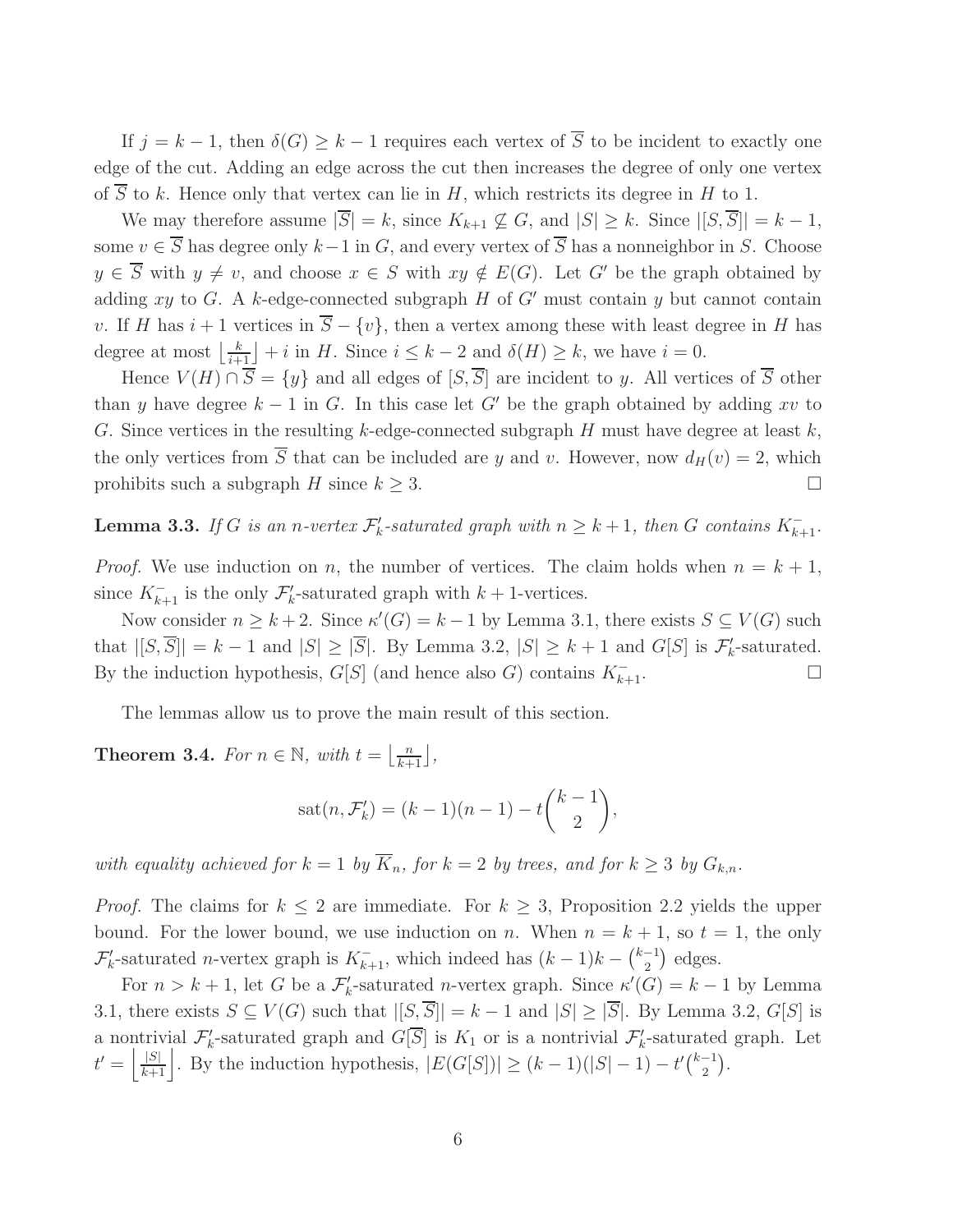If  $G[\overline{S}] = K_1$ , then  $|S| = n - 1$  and exactly  $k - 1$  edges lie outside  $G[S]$ . Hence  $|E(G)| \ge$  $(k-1)(n-1) - t' \binom{k-1}{2}$  $\binom{-1}{2}$ . Since  $t' \in \{t, t-1\}$ , the desired inequality holds.

Therefore, we may assume that  $G[S]$  and  $G[\overline{S}]$  are both nontrivial  $\mathcal{F}'_k$ -saturated graphs. Let  $t'' = \left|\frac{|\overline{S}|}{k+1}\right|$ . Note that  $t' + t'' \leq t$ . Using the induction hypothesis and adding the  $k-1$ edges of the cut,

$$
|E(G)| \ge (k-1)(|S| + |\overline{S}| - 2) + (k-1) - (t' + t'')\binom{k-1}{2} \ge (k-1)(n-1) - t\binom{k-1}{2}.
$$
  
Hence  $|E(G)| \ge \rho_k(n)$ .

Next we determine the maximum number of edges in  $\mathcal{F}'_k$ -saturated *n*-vertex graphs.

**Theorem 3.5.** If  $n \geq k+1$ , then  $ex(n, \mathcal{F}'_k) = (k-1)n - {k \choose 2}$  $\binom{k}{2}$ . Furthermore, the n-vertex  $\mathcal{F}'_k$ -saturated graphs with the most edges arise from  $(n-1)$ -vertex  $\mathcal{F}'_k$ -saturated graphs with the most edges by adding one vertex with  $k-1$  neighbors.

*Proof.* As we have noted,  $\mathcal{F}'_1$ -saturated graphs have no edges and  $\mathcal{F}'_2$ -saturated graphs are trees, so we may assume  $k \geq 3$ . We use induction on n; when  $n = k+1$ , the only  $\mathcal{F}'_k$ -saturated *n*-vertex graph is  $K_{k+1}^-$ .

For  $n > k + 1$ , let G be an  $\mathcal{F}'_k$ -saturated *n*-vertex graph. As in Theorem 3.4, there exists  $S \subseteq V(G)$  such that  $|[S,\overline{S}]|=k-1$  and  $|S| \geq |\overline{S}|$ . By Lemma 3.2,  $G[S]$  is a nontrivial  $\mathcal{F}'_k$ -saturated graph and  $G[\overline{S}]$  is  $K_1$  or is a nontrivial  $\mathcal{F}'_k$ -saturated graph.

Applying the induction hypothesis, if  $G[\overline{S}] = K_1$ , then  $|E(G)| \leq (k-1)(n-1) + (k-1)$ 1) –  $\binom{k}{2}$  $\binom{k}{2} = (k-1)n - \binom{k}{2}$  $_{2}^{k}$ ), with equality only under the claimed condition. On the other hand, if  $[\overline{S}]$  is a nontrivial  $\mathcal{F}'_k$ -saturated graph, then

$$
|E(G)| \le (k-1)|S| - {k \choose 2} + (k-1)|\overline{S}| - {k \choose 2} + (k-1) = (k-1)n - (k+1)(k-1).
$$

Since  $k + 1 > k/2$  when  $k > 0$ , the upper bound in this case is strictly smaller than the claimed upper bound.

# 4 Spectral radius and  $\mathcal{F}'_k$ -saturated graphs

In this section, we give sharp lower bounds on the spectral radius for  $\mathcal{F}'_k$ -saturated graphs and for  $\mathcal{F}_k$ -saturated graphs. The spectral radius of a graph G, denoted  $\lambda_1(G)$ , is the largest eigenvalue of the adjacency matrix of G. The following two lemmas are well-known in spectral graph theory.

**Lemma 4.1** ([4]). If H is a subgraph of G, then  $\lambda_1(H) \leq \lambda_1(G)$ .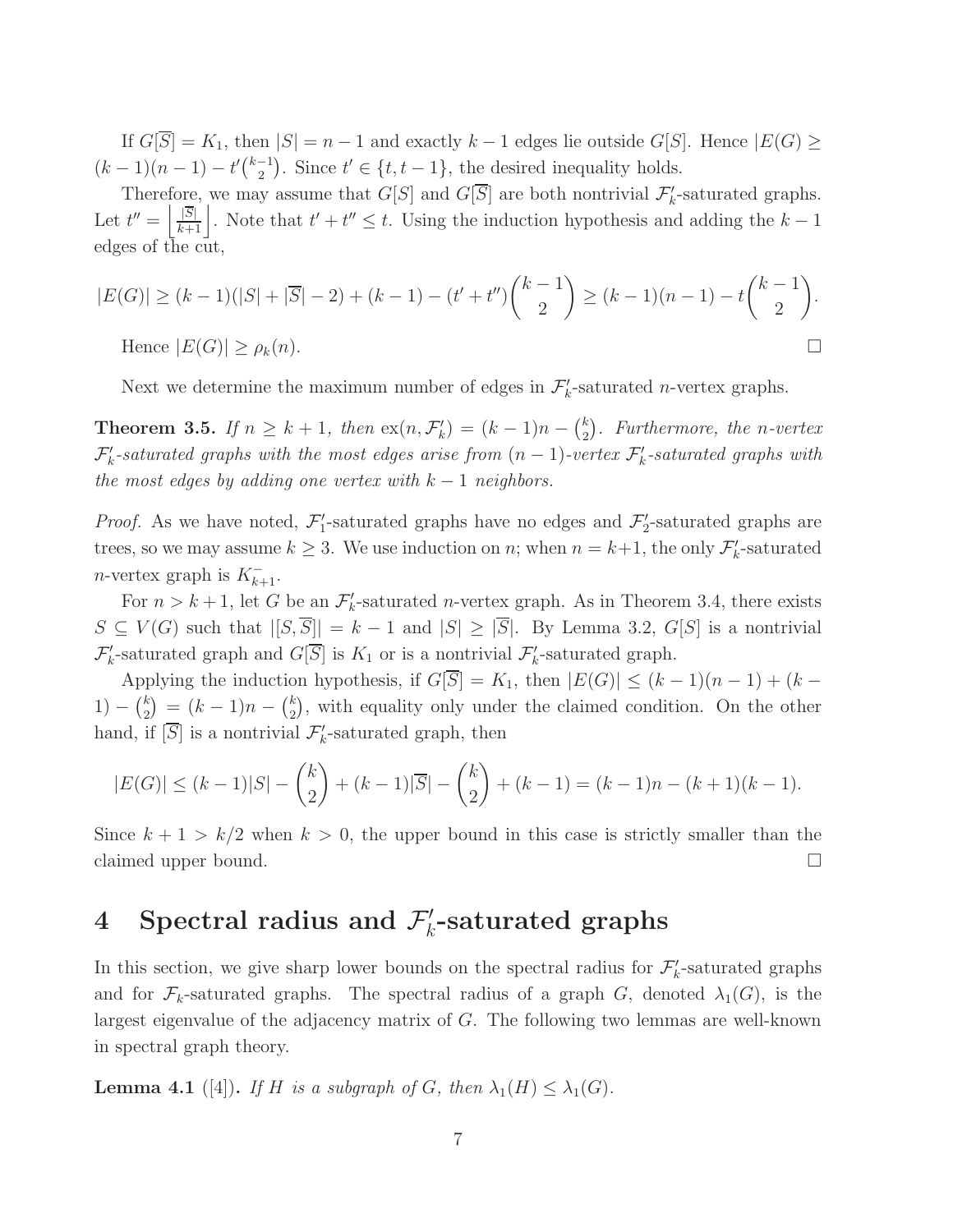**Lemma 4.2** ([1]). For any graph  $G$ ,

$$
\frac{2|E(G)|}{|V(G)|} \le \lambda_1(G) \le \Delta(G)
$$

with equality if and only if G is regular.

For a vertex partition P of a graph G, with parts  $V_1, \ldots, V_t$ , the quotient matrix Q has  $(i, j)$ -entry  $\frac{|[V_i, V_j]|}{|V_i|}$  when  $i \neq j$  and  $\frac{2|E(G[V_i])|}{|V_i|}$  when  $i = j$ . Let  $q_{i,j}$  denote the  $(i, j)$ -entry in  $Q$ . A vertex partition P with t parts is *equitable* if whenever  $i, j \in [t]$  and  $v \in V_i$ , the number of neighbors of v in  $V_j$  is  $q_{i,j}$ .

**Lemma 4.3** ([4]). If  $\{V_1, \ldots, V_t\}$  is an equitable partition of  $V(G)$ , then  $\lambda_1(G) = \lambda_1(Q)$ , where Q is the quotient matrix for the partition.

**Theorem 4.4.** If G is a nontrivial  $\mathcal{F}'_k$ -saturated graph, then  $\lambda_1(G) \geq (k-2+\sqrt{k^2+4k-4})/2$ , with equality for  $K_{k+1}^-$ .

*Proof.* First we prove  $\lambda_1(K_{k+1}^-) = (k-2+\sqrt{k^2+4k-4})/2$ . Let  $V(K_{k+1}^-) = \{x_1, \ldots, x_{k+1}\},$ with  $d(x_1) = d(x_{k+1}) = k - 1$ . The vertex partition of  $K_{k+1}^-$  given by  $V_1 = \{x_1, x_{k+1}\}$ and  $V_2 = \{x_2, \ldots, x_k\}$  is equitable. The corresponding quotient matrix Q is  $\begin{pmatrix} 0 & 2 \\ k-1 & k-1 \end{pmatrix}$  $_{k-1,k-2}^{0}$ . By Lemma 4.3,  $\lambda_1(K_{k+1}^-) = \lambda_1(Q) = (k-2+\sqrt{k^2+4k-4})/2$ .

For any nontrivial  $\mathcal{F}'_k$ -saturated graph G, Lemma 3.3 yields  $K_{k+1}^- \subseteq G$ . By Lemma 4.1,  $\lambda_1(G) \geq \lambda_1(K_{k+1}^-)$ , as desired.

**Theorem 4.5.** If G is  $\mathcal{F}_k$ -saturated with n vertices, where  $n \geq k+1$ , then  $\lambda_1(G) \ge (k-2+\sqrt{k^2+4k-4})/2.$ 

*Proof.* For  $k = 1$ , the bound is 0 and the eigenvalues have sum 0, so we may assume  $k \geq 2$ . When  $n = k + 1$ , the only  $\mathcal{F}_k$ -saturated graph is  $K_{k+1}^-$ , whose spectral radius as computed in Theorem 4.4 is the claimed bound. Hence we may assume  $n \geq k + 2 \geq 4$ .

By Theorem 1.1,  $|E(G)| \ge (k-1)n - {k \choose 2}$  $_{2}^{k}$ ). By Lemma 4.2,

$$
\lambda_1(G) \ge \frac{2|E(G)|}{n} \ge \frac{2(k-1)n - 2\binom{k}{2}}{n} = 2(k-1) - \frac{k(k-1)}{n}.
$$

Thus it suffices to prove  $2(k-1) - k(k-1)/n \ge (k-2 + \sqrt{k^2 + 4k - 4})/2$ .

For  $k = 2$ , this reduces to  $2 - 2/n \ge \sqrt{2}$ , which holds when  $n \ge 4$ . For  $k = 3$ , it reduces to  $4-6/n \geq (1+\sqrt{17})/2$ , which holds when  $n \geq 5$ .

For  $k \ge 4$ , since  $k > (k - 2 + \sqrt{k^2 + 4k - 4})/2$ , it suffices to prove  $2(k - 1) - \frac{k(k-1)}{n} \ge k$ . We compute

$$
2(k-1) - \frac{k(k-1)}{n} - k \ge k - 2 - \frac{k(k-1)}{k+2} = \frac{k-4}{k+2} \ge 0.
$$

This completes the proof.